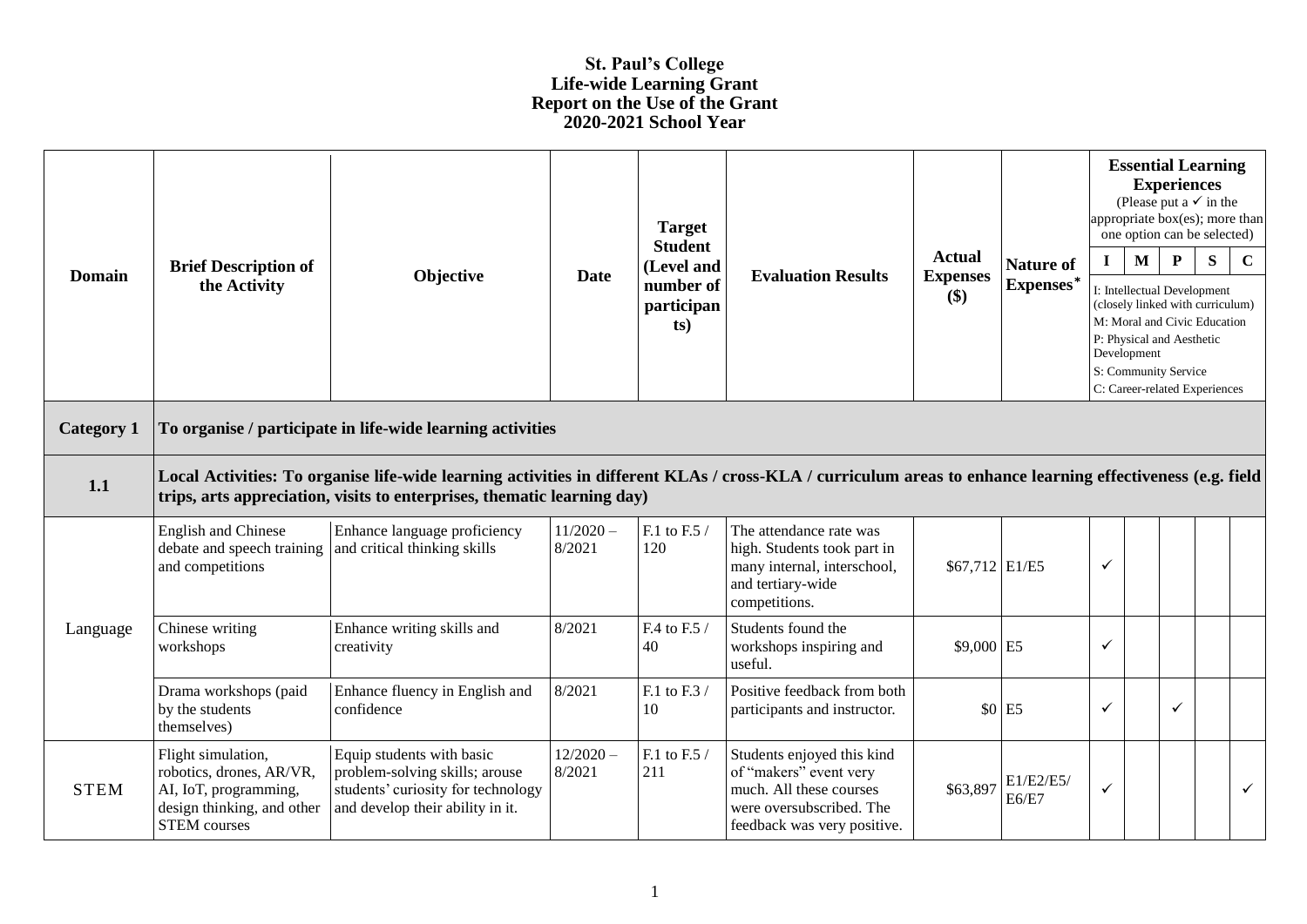| <b>Domain</b> | <b>Brief Description of</b><br>the Activity                                                                      | Objective                                                                                                                                                                                                                                                                                                                                                                                                                            | <b>Date</b>                      | <b>Target</b><br><b>Student</b><br>(Level and<br>number of<br>participan<br>ts) | <b>Evaluation Results</b>                                                                                                | <b>Actual</b><br><b>Expenses</b><br>\$) | <b>Nature of</b><br>Expenses* | $\bf{I}$ | $\mathbf M$<br>Development | <b>Essential Learning</b><br><b>Experiences</b><br>(Please put a $\checkmark$ in the<br>appropriate box(es); more than<br>one option can be selected)<br>${\bf P}$<br>I: Intellectual Development<br>(closely linked with curriculum)<br>M: Moral and Civic Education<br>P: Physical and Aesthetic<br>S: Community Service<br>C: Career-related Experiences | S | $\mathbf C$ |
|---------------|------------------------------------------------------------------------------------------------------------------|--------------------------------------------------------------------------------------------------------------------------------------------------------------------------------------------------------------------------------------------------------------------------------------------------------------------------------------------------------------------------------------------------------------------------------------|----------------------------------|---------------------------------------------------------------------------------|--------------------------------------------------------------------------------------------------------------------------|-----------------------------------------|-------------------------------|----------|----------------------------|-------------------------------------------------------------------------------------------------------------------------------------------------------------------------------------------------------------------------------------------------------------------------------------------------------------------------------------------------------------|---|-------------|
|               |                                                                                                                  |                                                                                                                                                                                                                                                                                                                                                                                                                                      |                                  |                                                                                 | <b>Expenses on Item 1.1</b>                                                                                              | \$140,609                               |                               |          |                            |                                                                                                                                                                                                                                                                                                                                                             |   |             |
| 1.2           |                                                                                                                  | Local Activities: To organise diversified life-wide learning activities to cater for students' interests and abilities for stretching students' potential and<br>nurturing in students positive values and attitudes (e.g. activities on multiple intelligences; physical, aesthetic and cultural activities; leadership training;<br>service learning; clubs and societies; school team training; uniformed groups; military camps) |                                  |                                                                                 |                                                                                                                          |                                         |                               |          |                            |                                                                                                                                                                                                                                                                                                                                                             |   |             |
| Art           | Summer workshops in<br>architecture, interior<br>design, paint & air<br>spraying, fluid art,<br>cooking          | Explore and experience different<br>art forms.                                                                                                                                                                                                                                                                                                                                                                                       | 8/2021                           | F.1 to F.4 $/$<br>95                                                            | Students in general enjoyed<br>the courses and showed<br>great interest in learning<br>about new art forms and<br>ideas. | \$9714.21 E5                            |                               |          |                            | ✓                                                                                                                                                                                                                                                                                                                                                           |   |             |
| Sports        | Summer programs and<br>training in athletics,<br>basketball, bowling,<br>fitness, canoeing, sailing,<br>kayaking | Further develop the sports and<br>athletics competence of students.                                                                                                                                                                                                                                                                                                                                                                  | 8/2021                           | F.1 to F.4 /<br>97                                                              | The attendance rate was<br>high. Students developed<br>new skills in sports they<br>liked and interest in new<br>sports. |                                         | \$3,378 E5/E6                 |          |                            | $\checkmark$                                                                                                                                                                                                                                                                                                                                                |   |             |
| Guidance      | Form One Breakthrough<br>Camp                                                                                    | Assist F.1 students to adjust<br>better to their secondary school<br>life.                                                                                                                                                                                                                                                                                                                                                           | 06/2021                          | F.1/<br>198                                                                     | Positive feedback was<br>received from F.1 students,<br>peer mentors, teachers and<br>service provider.                  | \$35,970 E1                             |                               |          | ✓                          |                                                                                                                                                                                                                                                                                                                                                             |   |             |
|               | Guidance programmes and<br>groups                                                                                | Provide support to groups of<br>students with different needs and<br>training to wellness ambassadors<br>and peer mentors                                                                                                                                                                                                                                                                                                            | 10/2020,<br>04/2021 &<br>07/2021 | F.1 to F.3 $\prime$<br>550                                                      | Positive feedback was<br>received from most of the<br>programmes.                                                        | \$26,500 E1/E5                          |                               |          | ✓                          |                                                                                                                                                                                                                                                                                                                                                             |   |             |
| Careers       | Career inclination tests                                                                                         | Help junior form students gain a<br>better understanding of                                                                                                                                                                                                                                                                                                                                                                          | 12/2020 &<br>05/2021             | F.1 to F.3 /<br>550                                                             | Students were more aware<br>of their strengths and<br>weaknesses as well as                                              | \$19,150 E6                             |                               |          |                            |                                                                                                                                                                                                                                                                                                                                                             |   | ✓           |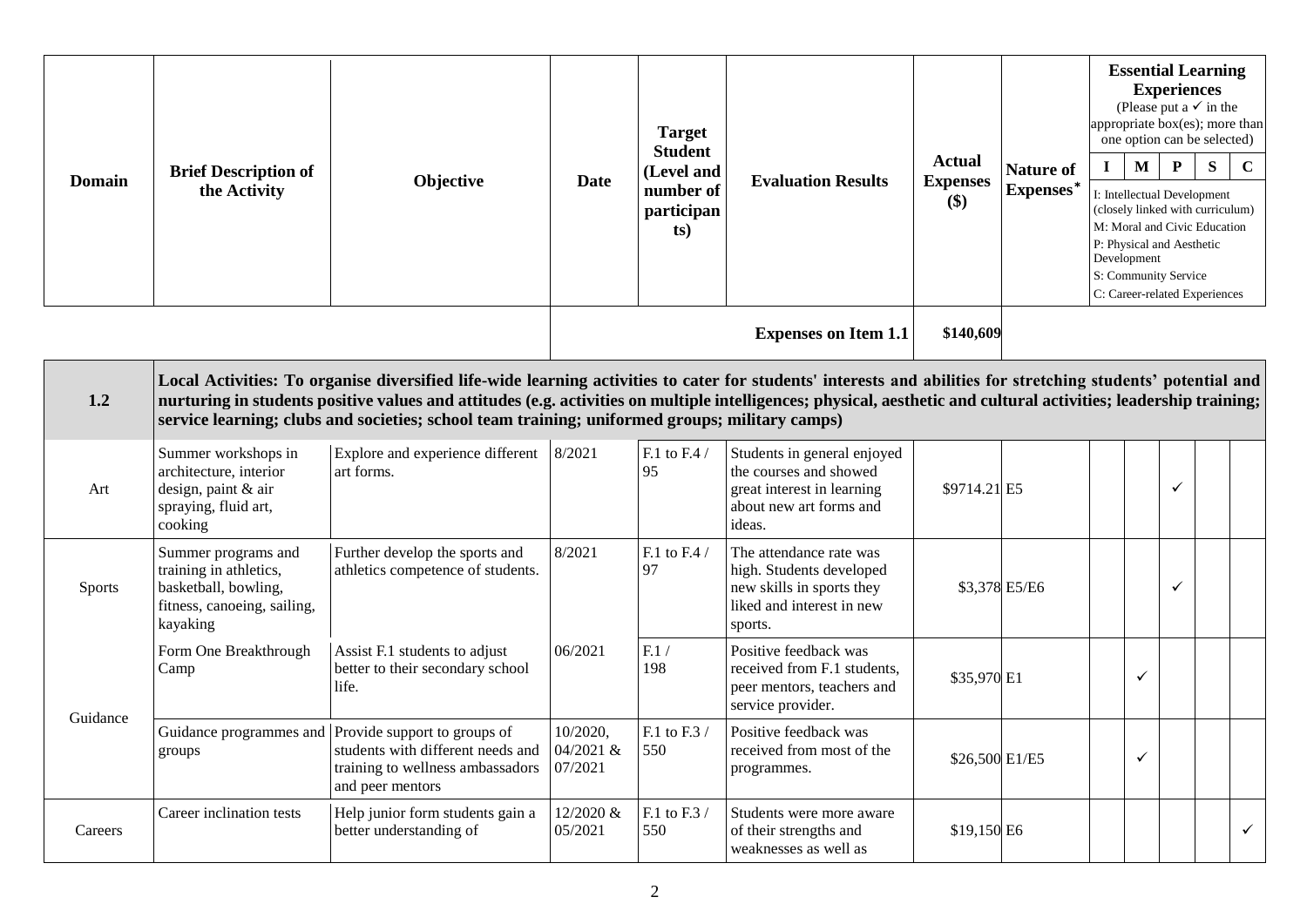|               | <b>Brief Description of</b><br>the Activity | Objective                                                                                                                                                 | <b>Date</b> | <b>Target</b><br><b>Student</b><br>(Level and<br>number of<br>participan<br>ts) | <b>Evaluation Results</b>                                                                                                                   | <b>Actual</b><br><b>Expenses</b><br>$($)$ |                               | <b>Essential Learning</b><br><b>Experiences</b><br>(Please put a $\checkmark$ in the<br>appropriate box(es); more than<br>one option can be selected) |                                                                                                                                                                                                                      |              |   |             |  |
|---------------|---------------------------------------------|-----------------------------------------------------------------------------------------------------------------------------------------------------------|-------------|---------------------------------------------------------------------------------|---------------------------------------------------------------------------------------------------------------------------------------------|-------------------------------------------|-------------------------------|-------------------------------------------------------------------------------------------------------------------------------------------------------|----------------------------------------------------------------------------------------------------------------------------------------------------------------------------------------------------------------------|--------------|---|-------------|--|
| <b>Domain</b> |                                             |                                                                                                                                                           |             |                                                                                 |                                                                                                                                             |                                           | <b>Nature of</b><br>Expenses* | $\mathbf{I}$                                                                                                                                          | $\mathbf{M}$<br>I: Intellectual Development<br>(closely linked with curriculum)<br>M: Moral and Civic Education<br>P: Physical and Aesthetic<br>Development<br>S: Community Service<br>C: Career-related Experiences | $\mathbf{P}$ | S | $\mathbf C$ |  |
|               |                                             | themselves for more suitable<br>study and career choices                                                                                                  |             |                                                                                 | factors to consider for<br>further careers                                                                                                  |                                           |                               |                                                                                                                                                       |                                                                                                                                                                                                                      |              |   |             |  |
| <b>OLE</b>    | Campus improvement<br>service project       | Provide students and their parents 8/2021<br>with an opportunity to work as a<br>team to serve the school through<br>repainting work and minor<br>repairs |             | F.1 to F.5 /<br>32                                                              | Very positive feedback from<br>participants. They enjoyed<br>the opportunity to serve and<br>the activity helped<br>strengthen family ties. | \$6,550 E1                                |                               |                                                                                                                                                       |                                                                                                                                                                                                                      |              | ✓ |             |  |
|               | Leadership Training                         | Equip students with leadership<br>skills                                                                                                                  | 7/2021      | F.4 to F.5 /<br>110                                                             | Participant felt more<br>confident and ready for<br>leadership positions in clubs<br>and societies                                          | \$192,200 E6                              |                               |                                                                                                                                                       | $\checkmark$                                                                                                                                                                                                         |              |   |             |  |
|               |                                             |                                                                                                                                                           |             |                                                                                 | <b>Expenses on Item 1.2</b>                                                                                                                 | \$293,462.21                              |                               |                                                                                                                                                       |                                                                                                                                                                                                                      |              |   |             |  |
| 1.3           |                                             | Non-Local Activities: To organise or participate in non-local exchange activities or non-local competitions to broaden students' horizons                 |             |                                                                                 |                                                                                                                                             |                                           |                               |                                                                                                                                                       |                                                                                                                                                                                                                      |              |   |             |  |
| <b>OLE</b>    | N/A                                         |                                                                                                                                                           |             |                                                                                 |                                                                                                                                             | \$0                                       |                               |                                                                                                                                                       |                                                                                                                                                                                                                      |              |   |             |  |

| <b>Expenses on Item 1.3</b>            |
|----------------------------------------|
| Expenses for Category 1   \$434,071.21 |